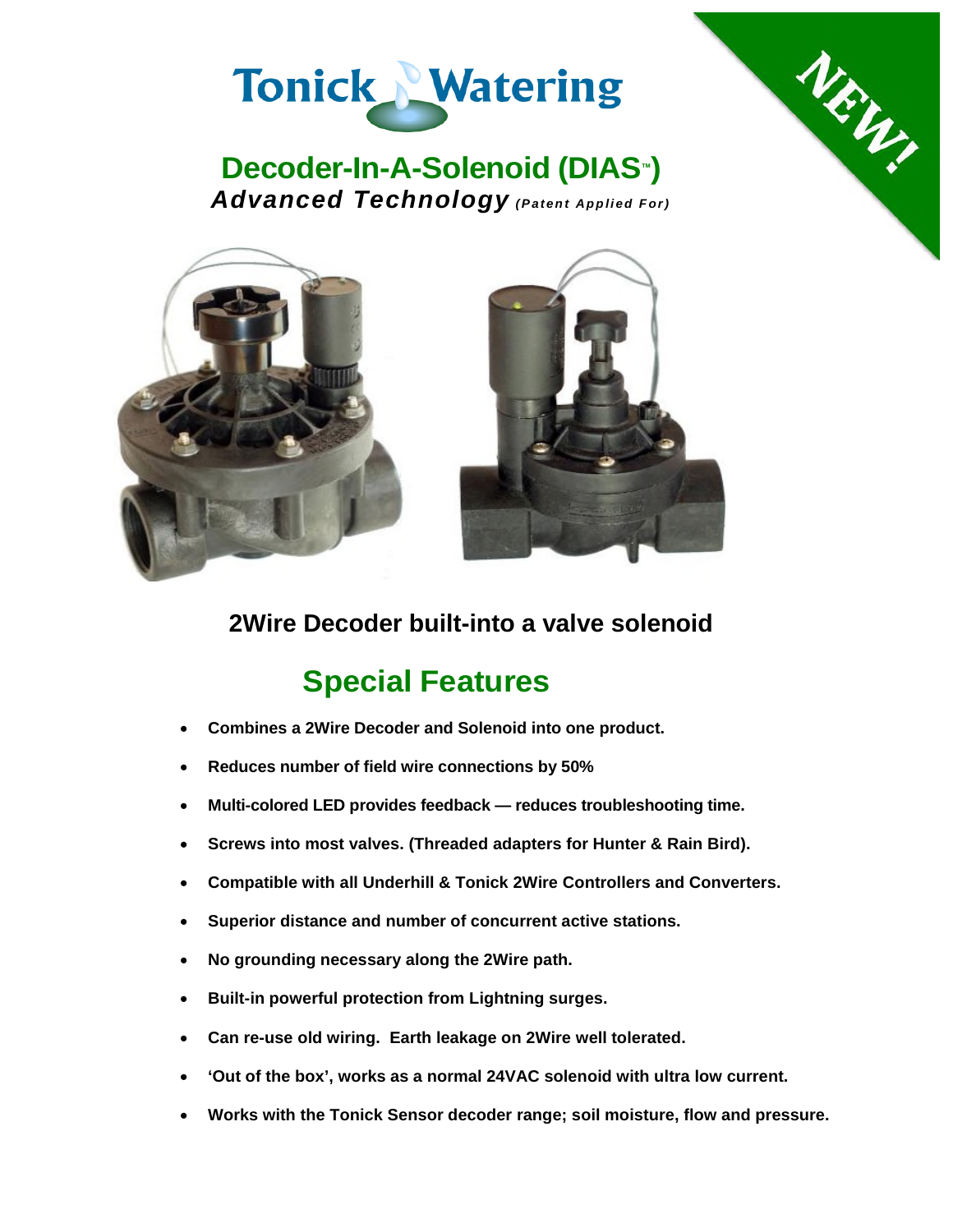## **DIAS Electrical Specifications:**

- **19-32 VAC, 60 Hz preferred. (Low cost inverters available for 50Hz regions)**
- **In normal 24VAC solenoid mode, works equally with 50Hz and 60Hz.**
- **In-Rush Current 300mA-350mA**
- **Holding Current 30mA (2-way solenoid), 60mA (3-way solenoid), both relatively independent of applied AC voltage.**
- **Idle Current (typical) 4.5mA**
- **Maximum Active Valves per 2Wire path:**
	- **2-way 16 (spread relatively equally along the path)**
	- **3-way 10 (spread relatively equally along the path)**
- **Valves Clustered together: (Low water pressure: ~3Bar)**
	- **2-Way**
		- **1000m 16**
		- **1500m 12**
		- **2000m 8**
	- **3-way**
		- **1000m 8**
		- **1500m 7**
		- **2000m 6**
- **Maximum operating distance 2-way: (Low water pressure: ~3Bar)**
	- **2.5mm<sup>2</sup> conductors 11,000m 35,750 feet (1 valve active)**
	- **AWG14 conductors 10,000m 32,500 feet (1 valve active)**
	- **4mm<sup>2</sup> conductors 22,000m 71,500 feet (1 valve active)**
- **Solenoid thread size:**
	- **¾" UNF20, front thread**
	- **1/8" BSP Female, 3-way back water port thread**
- **Adaptor for ¾" UNF20 to Hunter thread**
- **Adaptor for ¾" UNF20 to Rain Bird thread**

#### **Test conditions for the above data:**

- Plunger stroke 1.8mm
- Bottom port orifice size 1.8mm diameter
- 32VAC at 60Hz from the controller
- Distances need to be derated at higher water pressures
- Cluster numbers need to be derated at higher water pressures
- Each idle DIAS draws approximately 4.5mA. Large numbers of valves on the same 2-way path will lower the cluster limits and maximum distance of the furthest valve.
- DIAS will not reliably operate below 19VAC. Use Ohm's Law with long cable lengths;

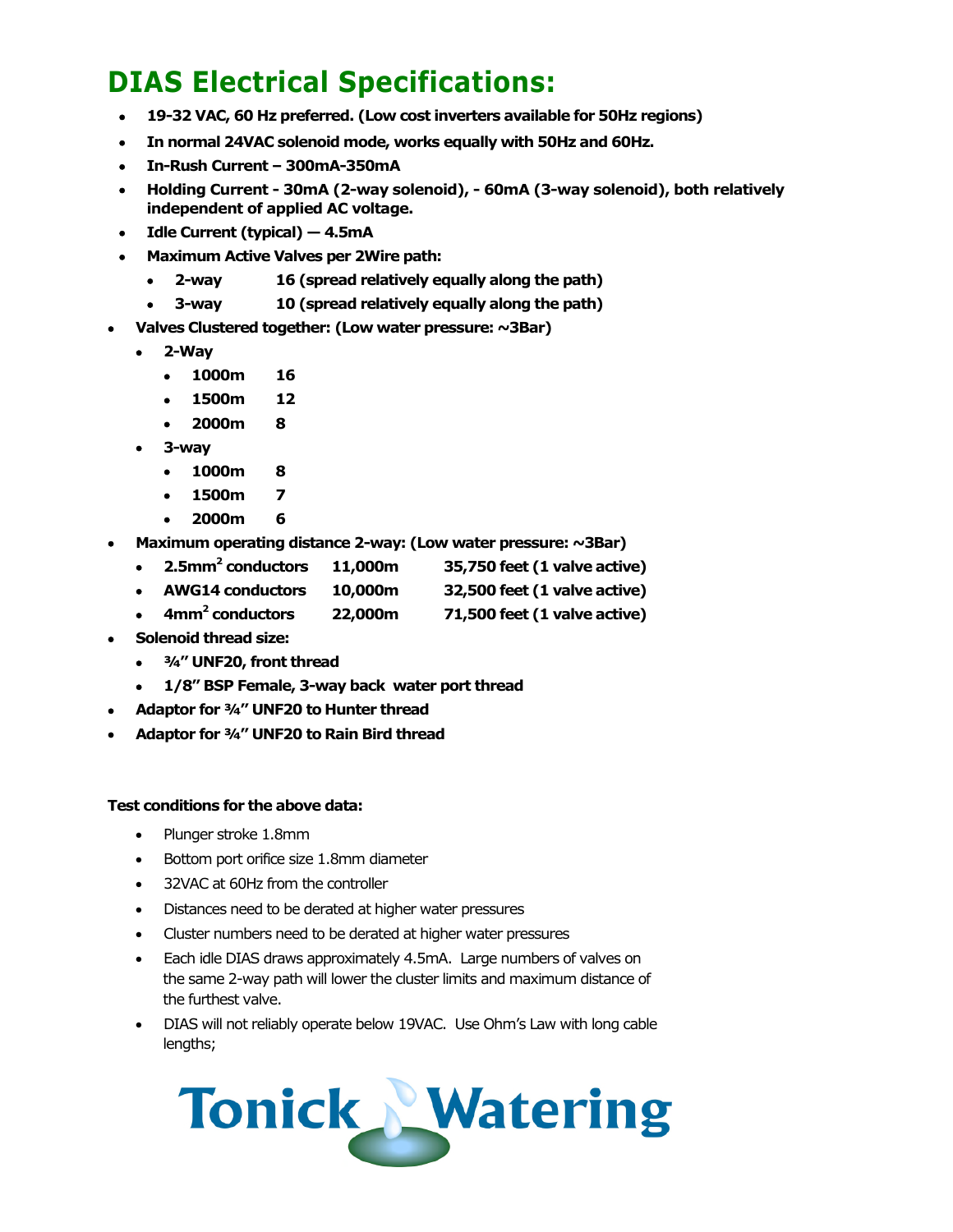## **Advanced Features:**

- **The DIAS can be programmed from a low cost Portable Programmer.**
- **Program the corresponding station number into DIAS as part of initial controller setup and installation. Addresses 1-127.**
- **Connects to a 2Wire path with a single pair of wires directly to the solenoid.**
- **Ultra-low holding current allows more stations to be operated at one time.**
- **Program decoder's address to 0 to turn into a normal 24VAC solenoid.**
- **The DIAS comes standard with co-molded LED providing visual feedback:**
	- **o Green Colour Decoder is "Ready" as a decoder**
	- **o Orange Colour (Red & Green together) Solenoid is "ON" as a decoder**
	- **o Red Colour —Solenoid is "ON" as a normal 24VAC solenoid**
	- **o No Colour— No Power, broken wire.**



**2-Way Solenoid** (In conventional solenoid mode, on. Red)

**3-Way Solenoid** (In decoder mode, standby. Green)



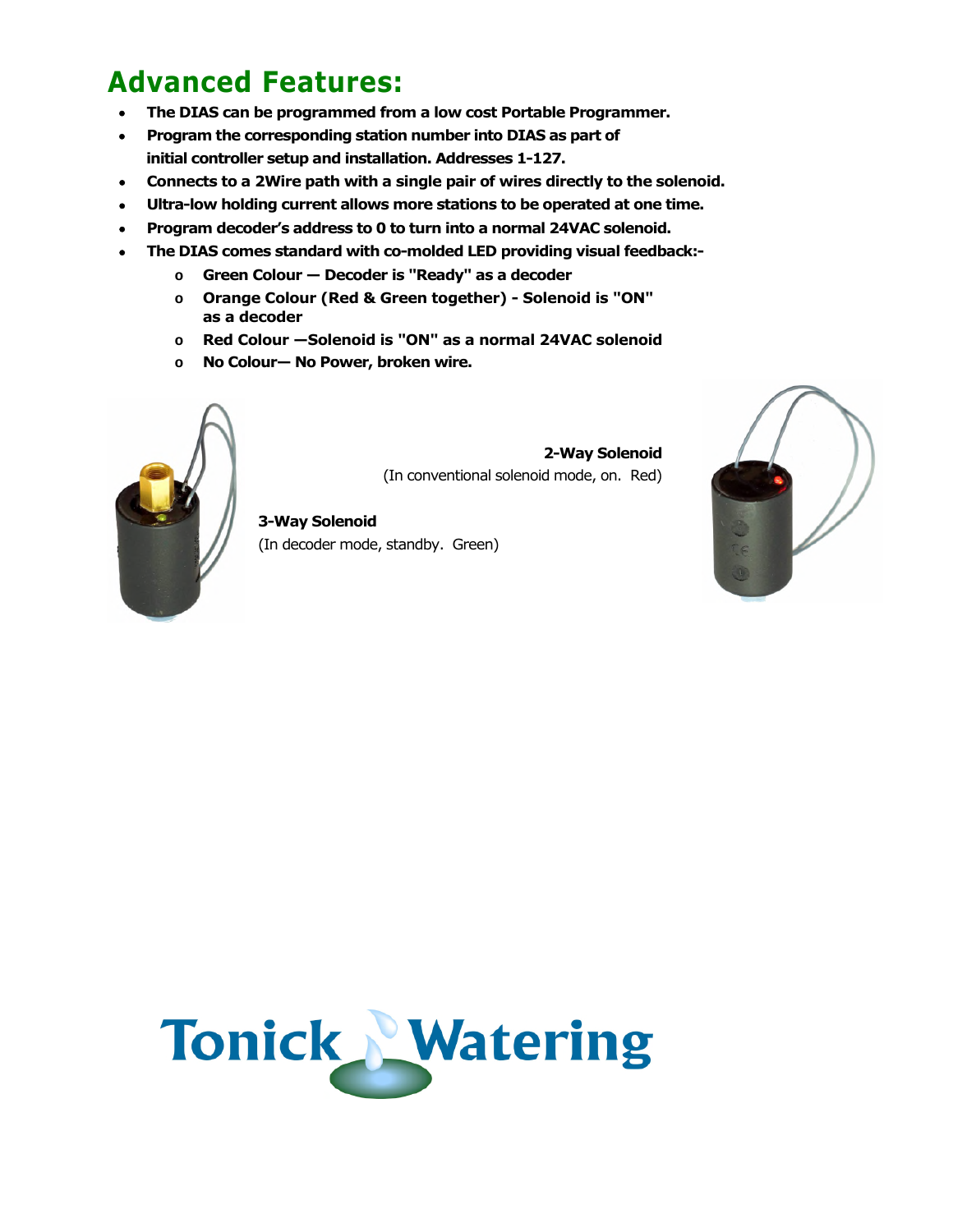### **Further Information:**

The DIAS will respond to both 1 - 63 and 1 - 127 addresses. Address 0 (out of the box), it will behave as a normal 24VAC solenoid. (See notes)

DIAS comes in two versions; a normal 2-way water port solenoid or a 3-way with a back water port for use in large valves, as in Agriculture.

There is a radical improvement in performance over a conventional Tonick TW/2W or Underhill TK-DEC-1. With DIAS, typically 8 - 10 3-way solenoids can be active on one 2.5mm<sup>2</sup>/14 AWG cable, or up to 16 2-way. Distances of many Km are possible.

Uses the same proven Tonick lightning protection that does not need earth stakes along the 2Wire path.

As with existing Tonick controllers, the system is tolerant of significant 2Wire cable leakage to earth. This means old cables may be re-used, or new ones can be of significantly lower cost. For instance, two individual PVC insulated, direct-bury conductors may be laid side by side. Correspondingly, expensive wire joiners are unnecessary. Grease-filled wire nuts are quite adequate.

Due to careful design and miniaturization, the size of the DIAS is almost the same as many conventional solenoids.

DIAS may be used with the **Tonick Sensor decoder range** of soil moisture, flow, pressure and digital input.

To use DIAS, a valve should be purchased without a solenoid, or the existing solenoid removed and re-used in other projects. Thread adaptors are available for Rain Bird and Hunter valves. The DIAS has a 3/4" UNF thread which fits almost all other valves. The DIAS just screws in like a normal solenoid. Gone are the two other waterproof connections from decoder to solenoid, together with the concern of DC electrolytic destruction of the wires if the joints are not perfect.

Software upgrades are available for the Tonick Programmer/Tester (TW-2W-P/T), the BT2 (OEM decoder interface) in all its variants, the TW-3, Sapien, RM-2 controllers and NOVO multi-wire to 2Wire converter.